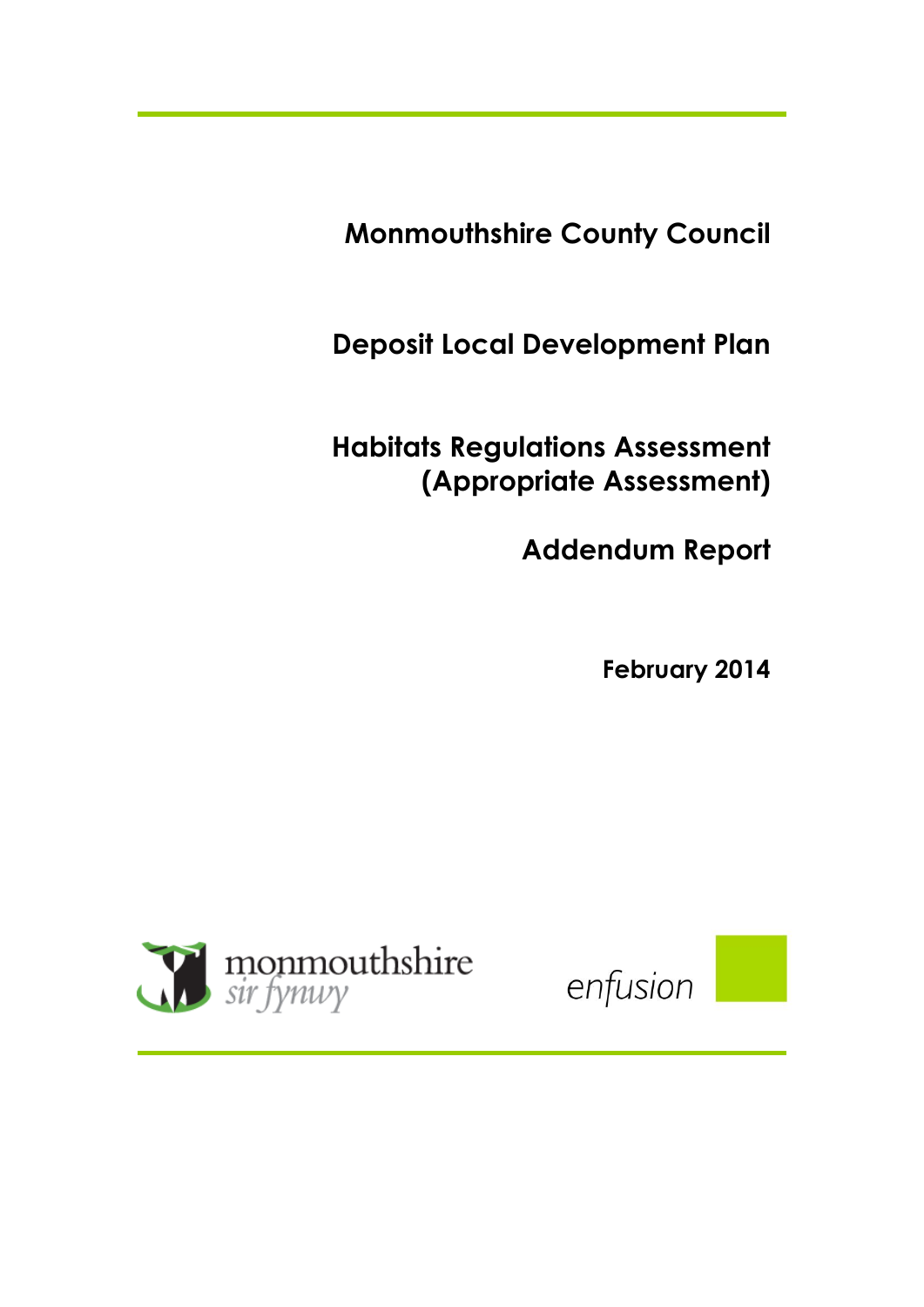## **HABITATS REGULATIONS ASSESSMENT (APPROPRIATE ASSESSMENT)**

## **ADDENDUM REPORT**

# **MONMOUTHSHIRE COUNTY COUNCIL**

# **DEPOSIT LOCAL DEVELOPMENT PLAN**

| date:        | February 2014           |          |
|--------------|-------------------------|----------|
| prepared by: | <b>Alastair Peattie</b> | Enfusion |
| checked by:  | <b>Barbara Carroll</b>  | Enfusion |



environmental planning and management for sustainability

Treenwood House Rowden Lane Bradford on Avon BA15 2AU t: 01225 867112 www.enfusion.co.uk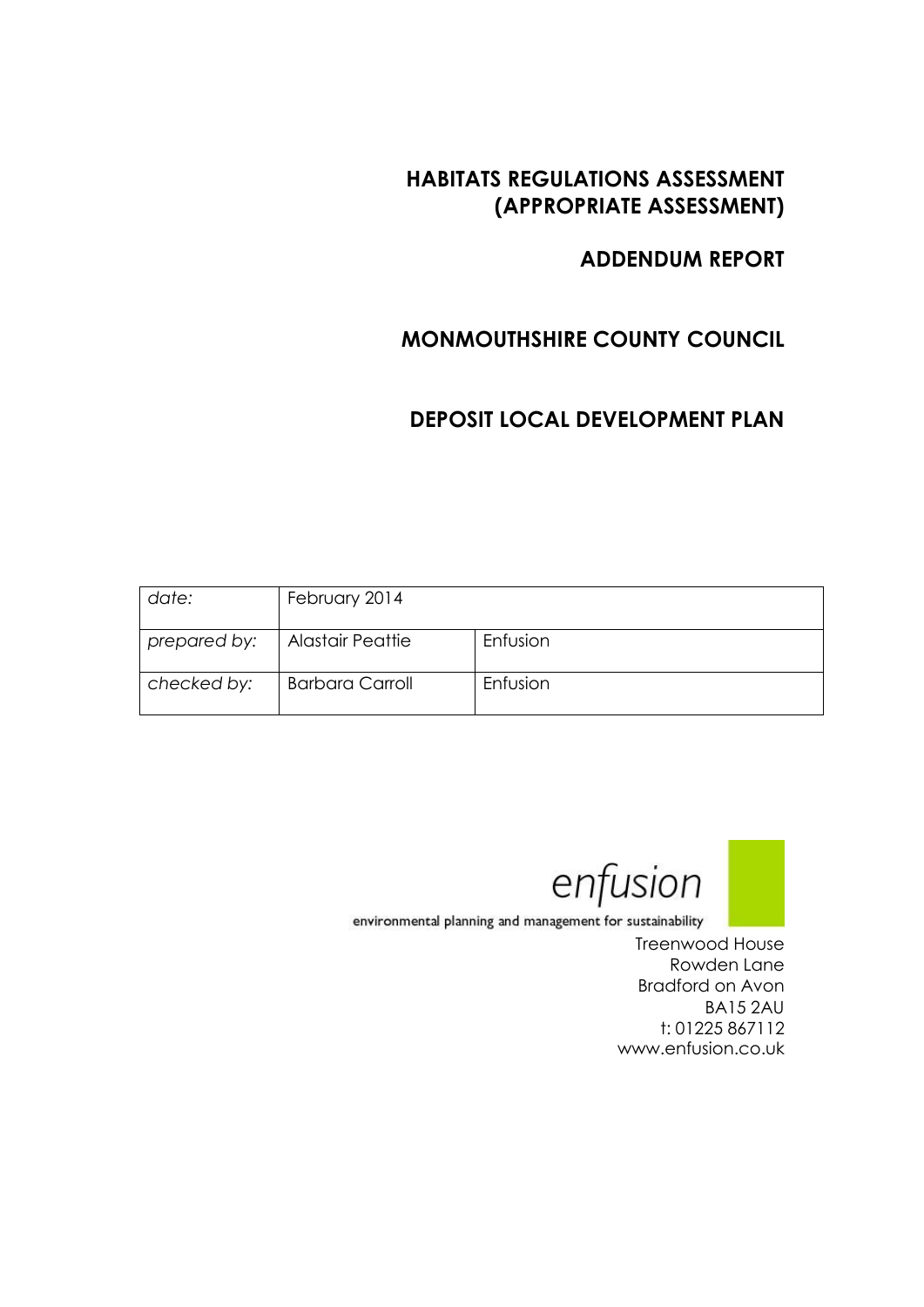# **Monmouthshire County Council Deposit Local Development Plan**

# **Habitats Regulations Assessment (Appropriate Assessment)**

# **Addendum Report**

## **CONTENTS**

- **1 Introduction and Purpose of the Addendum Report**
- **2 Screening of the Schedule of Matters Arising Changes**
- **3 Conclusions**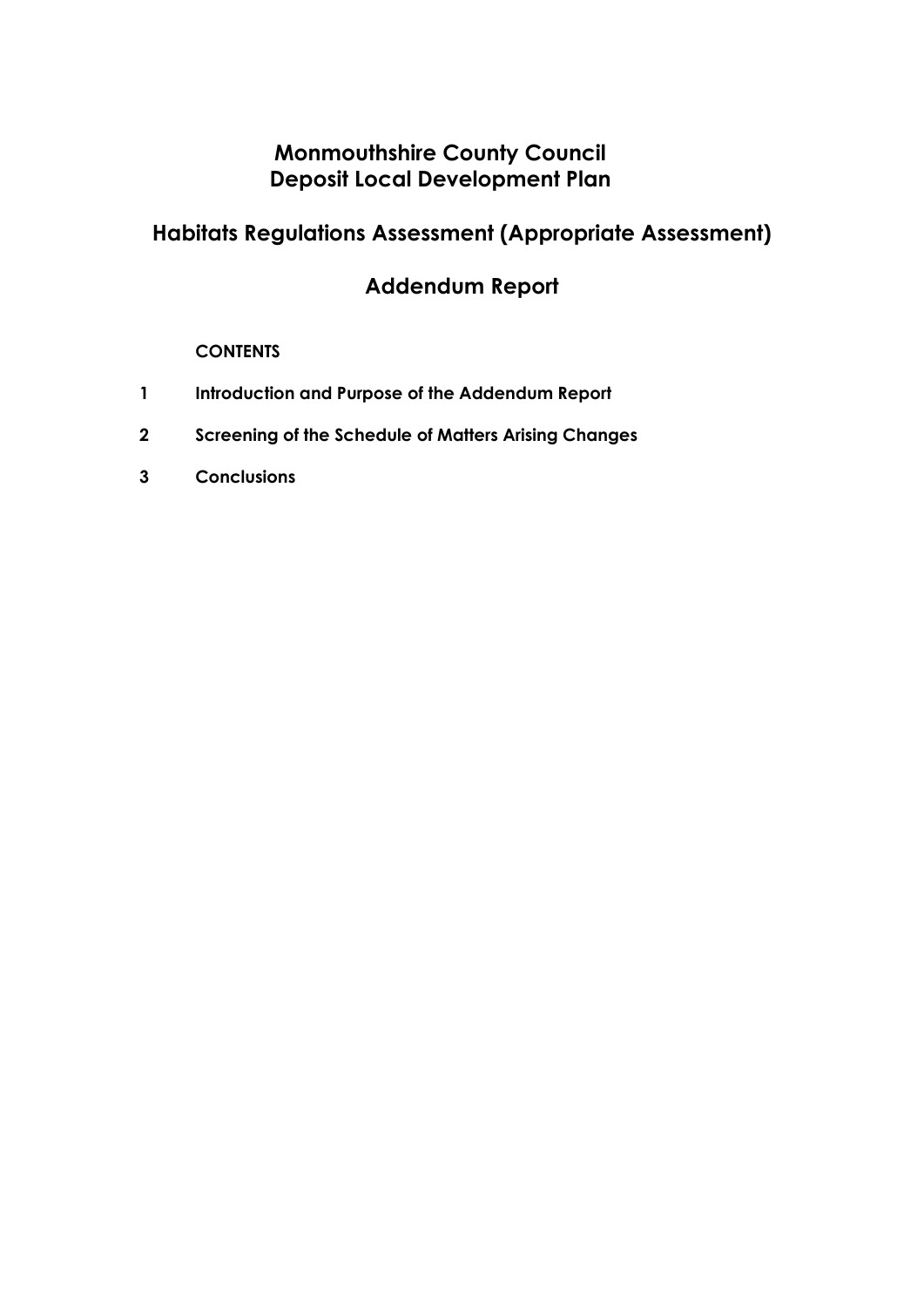## **1.0 Introduction and Purpose of the Addendum Report**

- 1.1 The Habitats Regulations Assessment (Appropriate Assessment) Report (October 2012) that accompanied the Deposit Local Development Plan (LDP) on submission in December 2012 was prepared in accordance with Regulation 102 of the Conservation of Habitats and Species Regulations 2010 (as amended). The HRA has been carried out in an iterative and ongoing way with the plan making process since 2009; it has also undertaken in accordance with good practice guidance.
- 1.2 The LDP has been examined by an independent Inspector to determine whether the plan is sound. Following the Examination sessions in May 2013, the Inspector's Preliminary Findings concluded that the Council must identify extensions to the existing strategic sites and identify other additional sites sufficient to provide an additional 900 dwellings. In response to this, the Council prepared an Amended and Additional Sites Consultation Report (July 2013) that set out the proposals for meeting the increased housing target, which went on public consultation from 10 July until the 21 August 2013.
- 1.3 In September 2013 an HRA Addendum Report was produced to ensure that the amended and additional sites were considered through the HRA process for the LDP. The HRA Addendum Report (Sept 2013) carried out a screening of the amended and additional sites and concluded that the majority of them were unlikely to have a significant effect either alone or in-combination on European sites.
- 1.4 Additional hearing sessions for the LDP were held from 01 to 04 October. The Inspector's Final Report was published 30 January 2014 and concluded that subject to some further minor changes the LDP is 'sound'. To ensure that the requirements of the Habitats Directive and Regulations are met, it is necessary to consider the further changes proposed in the Inspector's Final Report.

## **2.0 Screening of the Schedule of Matters Arising Changes**

- 2.1 The main changes set out in the Inspector's Final Report are as follows:
	- Restructuring of explanatory text to ensure that the strategy arising from the key issues, vision, objectives is coherently expressed;
	- Increase the amount of housing provided for the period from 2006-2011;
	- Address the identified shortage in housing provision through the allocation of additional sites and extensions to existing strategic sites where possible;
	- Establish measures to provide accommodation for Gypsies and Travellers in line with national policy;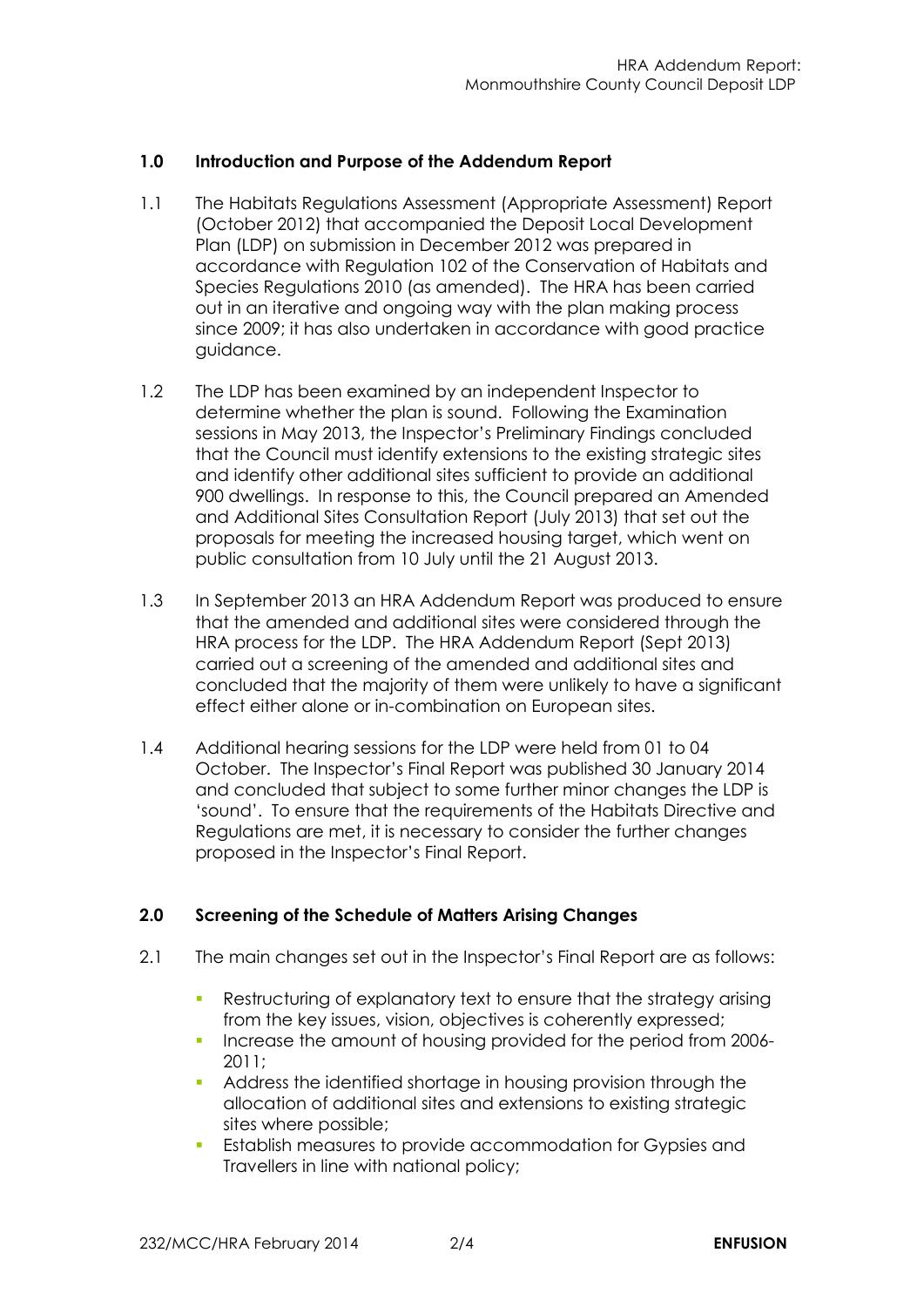- **Clarify in site specific policies that highly vulnerable development** will not take place in areas of high flood risk;
- Clarify that protected employment sites should normally be retained for employment development only;
- Include an updated infrastructure schedule for the strategic sites as an appendix to the LDP;
- Delete the housing allocation at Llandogo;
- Delete the Green Belt designation west of Chepstow and restore the green wedge designation.
- 2.2 The majority of the changes proposed (Appendix A of the Inspector's Final Report) relate to clarifications and minor changes in wording. These are not considered significant and will not have any impacts on European sites. However, there are some changes of significance to the HRA process and these are addressed below.

## **Increased Housing Provision**

- 2.3 The Deposit LDP proposed the delivery of 4,000 dwellings, which was the level of provision considered and assessed through the HRA (AA) Report published in October 2012. Following the Examination sessions in May 2013, the Inspector's Preliminary Findings concluded that the Council must identify extensions to the existing strategic sites and identify other additional sites sufficient to provide an additional 900 dwellings. To address the increased provision, the Council prepared an Amended and Additional Sites Consultation Report (July 2013). The amended and additional sites and overall increase in provision was subject to HRA screening with the findings presented in an HRA Addendum Report (September 2013). The HRA Addendum Report concluded that the amended and additional sites do not significantly affect the findings of the HRA (AA) Report and will not result in significant effects on European sites.
- 2.4 A small further increase of 57 dwellings as proposed in the Inspector's Final Report is not considered likely to affect the findings of the HRA (AA) Report (Oct 2012). The mitigation proposed in the HRA (AA) Report and through LDP policies will ensure that there are no adverse effects on the integrity of European sites.

## **Site Allocations**

- 2.5 The majority of the proposed amended and additional sites have already been considered through the HRA Addendum Report produced in September 2013. The Addendum Report concluded that there would not be significant effects on European sites, given the mitigation proposed in the HRA (AA) Report and through LDP policies.
- 2.6 One change that has not been previously considered through the HRA process is the proposed extension to the Wonastow Road Strategic Site. The Inspector's Final Report recommends that the site incorporates